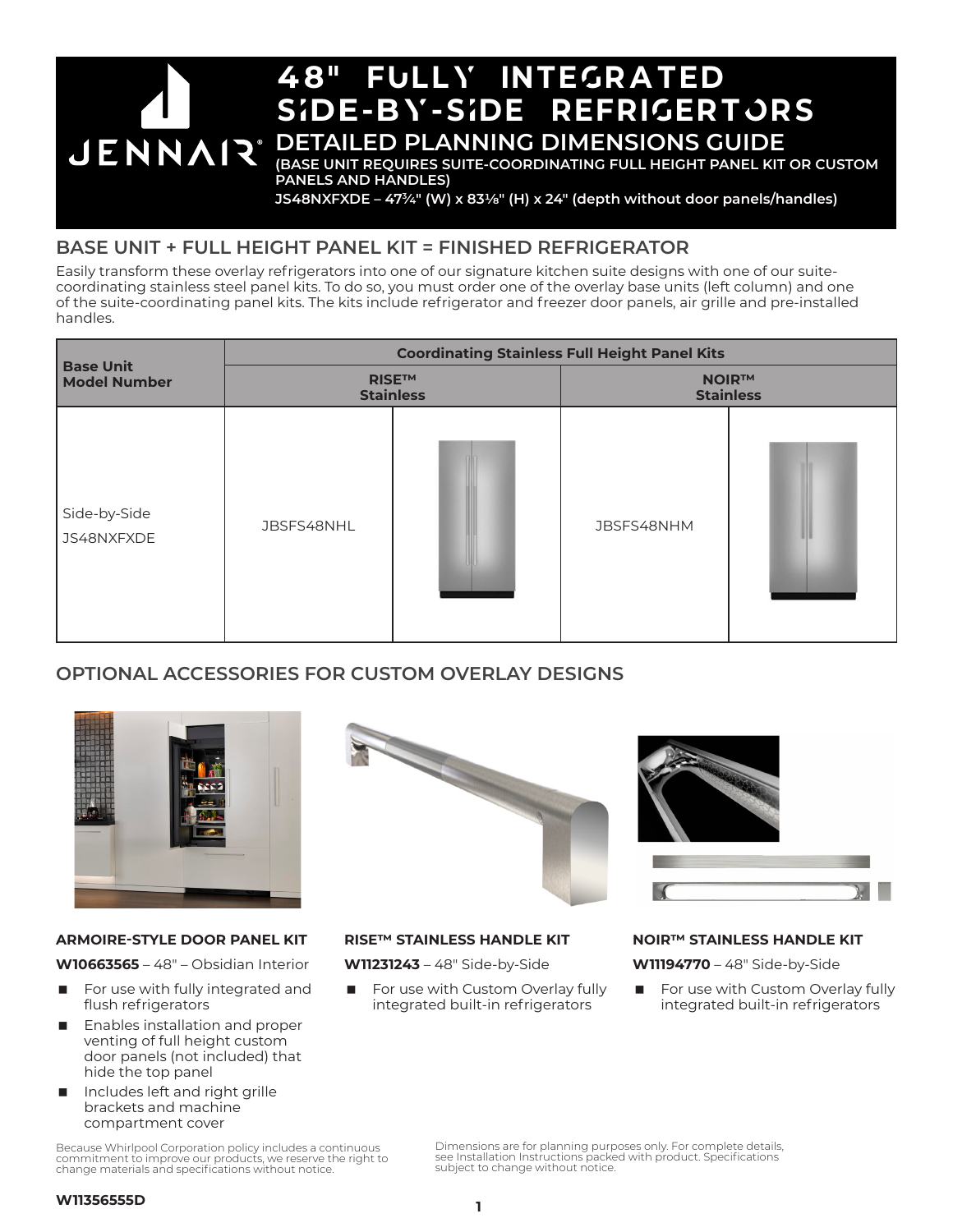#### 48" fUllY inteGrated sIde-bY-sIde refriGertOrs **DETAILED PLANNING DIMENSIONS GUIDE JENNAIR® (BASE UNIT REQUIRES SUITE-COORDINATING FULL HEIGHT PANEL KIT OR CUSTOM PANELS AND HANDLES)**

**JS48NXFXDE – 473⁄4" (W) x 831/8" (H) x 24" (depth without door panels/handles)**

#### **PRODUCT DIMENSIONS (INCLUDING STAINLESS STEEL DOOR PANEL KIT DIMENSIONS)**







**TOP VIEW**

| <b>DIMENSION</b> | <b>DESCRIPTION</b>                                                                       | <b>JS48NXFXDE</b>                             |
|------------------|------------------------------------------------------------------------------------------|-----------------------------------------------|
| $A^*$            | Width of freezer door                                                                    | 20 <sup>5</sup> / <sub>16</sub> " (51.6 cm)   |
| $B^*$            | Width of refrigerator door                                                               | 275/ <sub>16</sub> " (69.4 cm)                |
| C                | Space between doors                                                                      | $1/8$ " (0.3 cm)                              |
| D                | Overall width (including vinyl<br>side trim)                                             | 473/4" (121.3 cm)                             |
| Е                | <b>Height of door handle</b>                                                             |                                               |
|                  | RISE™ Stainless                                                                          | 58" (147.3 cm)                                |
|                  | NOIR <sup>™</sup> Stainless                                                              | 40%" (103.2 cm)                               |
| F                | Height to top of door handle                                                             |                                               |
|                  | <b>RISE™ Stainless</b>                                                                   | $7111/16$ " (182.1 cm)                        |
|                  | NOIR™ Stainless                                                                          | 6913/ <sub>16</sub> " (177.3 cm)              |
| G                | Height of door                                                                           | 81" (205.7 cm)                                |
| н                | Height of bottom grille                                                                  | 3" (7.6 cm)                                   |
| п                | Width from side of refrigerator<br>to freezer door handle - door<br>fully open 110°      |                                               |
|                  | RISE™ Stainless<br>NOIR™ Stainless                                                       | 81/ <sub>8</sub> " (20.7 cm)<br>7%" (19.3 cm) |
| J                | Width from side of refrigerator<br>to handle - door open 90°<br><b>RISE™ Stainless</b>   | 2 <sup>3</sup> / <sub>8</sub> " (6.1 cm)      |
|                  | NOIR™ Stainless                                                                          | $1\frac{5}{8}$ " (4.1 cm)                     |
| K                | Width from side of refrigerator<br>to refrigerator door handle -<br>door fully open 110° |                                               |
|                  | RISE™ Stainless                                                                          | 10% <sub>16</sub> " (26.8 cm)                 |
|                  | NOIR™ Stainless                                                                          | 101/ <sub>16</sub> " (25.5 cm)                |

\*Door width dimensions are for stainless steel panel kit only.

Because Whirlpool Corporation policy includes a continuous commitment to improve our products, we reserve the right to change materials and specifications without notice. Dimensions are for planning purposes only. For complete details, see Installation Instructions packed with product. Specifications subject to change without notice.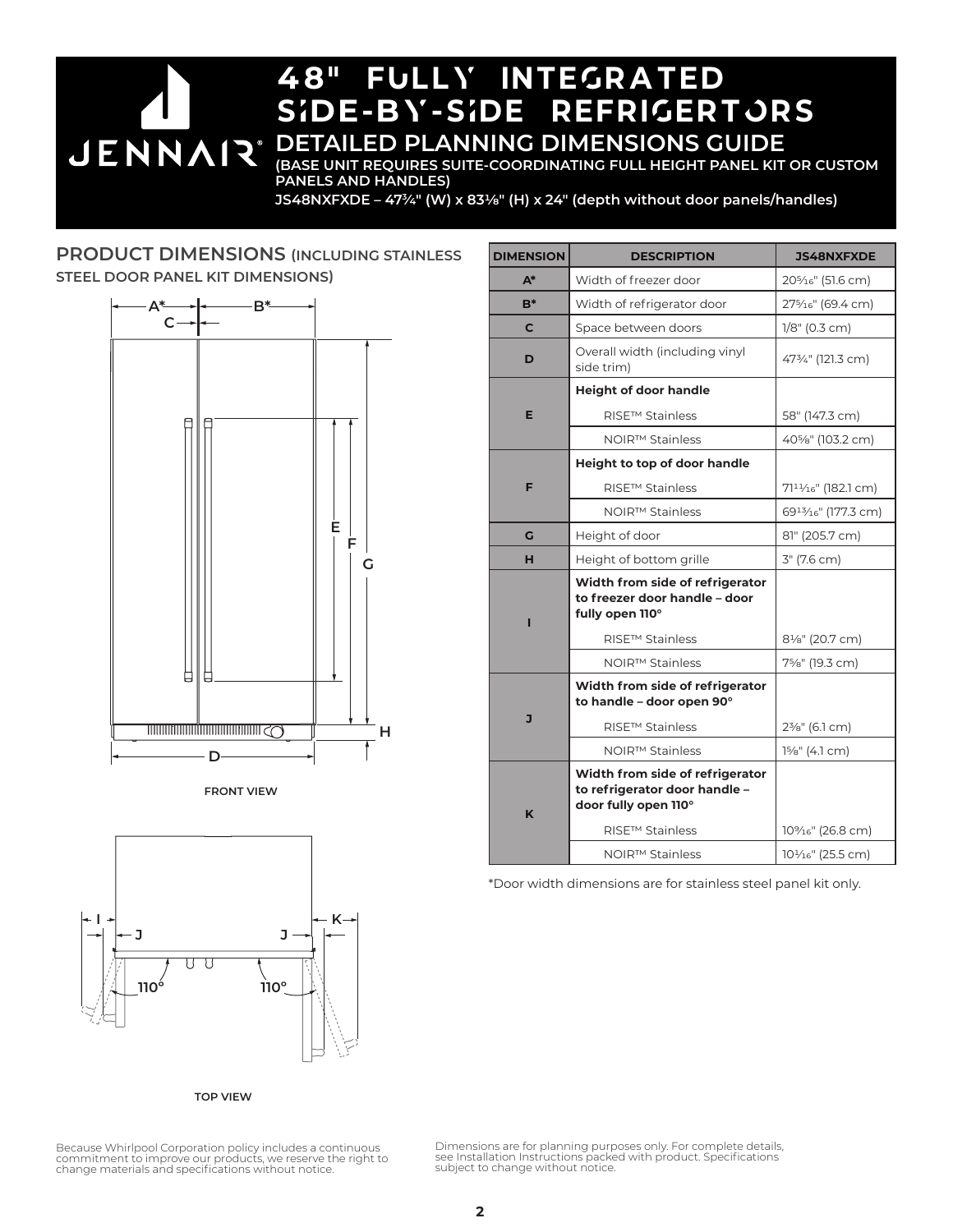# 48" fUllY inteGrated sIde-bY-sIde refriGertOrs **DETAILED PLANNING DIMENSIONS GUIDE JENNAIR®**

**(BASE UNIT REQUIRES SUITE-COORDINATING FULL HEIGHT PANEL KIT OR CUSTOM PANELS AND HANDLES)**

**JS48NXFXDE – 473⁄4" (W) x 831/8" (H) x 24" (depth without door panels/handles)**



**SIDE VIEW**

| <b>DIMENSION</b>        | <b>DESCRIPTION</b>                              | <b>JS48NXFXDE</b>     |
|-------------------------|-------------------------------------------------|-----------------------|
| $A^*$                   | Height of recessed refrigerator<br>(min.)       | 831/8" (211.1 cm)     |
| B                       | Depth with refrigerator door<br>open 90° (min.) | 503/4" (128.8 cm)     |
|                         | Depth with handles (min.)                       |                       |
| C                       | <b>RISE™ Stainless</b>                          | $2711/16$ " (70.2 cm) |
|                         | NOIR™ Stainless                                 | 26%" (68.2 cm)        |
| Depth with doors (min.) |                                                 |                       |
| D                       | <b>RISE™ Stainless</b>                          | 243/4" (62.8 cm)      |
|                         | NOIR™ Stainless                                 | 243⁄4" (62.8 cm)      |
|                         | Custom panel $(3/4)/1.9$ cm)                    | 243/4" (62.8 cm)      |
| Е                       | Depth without door panel kit<br>(min.)          | 24" (61 cm)           |
| F                       | Depth of compressor cover (min.)                | 19%" (50.5 cm)        |

\*Add 11/4" (3.2 cm) to the height dimension when leveling legs are fully extended.

Because Whirlpool Corporation policy includes a continuous<br>commitment to improve our products, we reserve the right to<br>change materials and specifications without notice.

Dimensions are for planning purposes only. For complete details, see Installation Instructions packed with product. Specifications subject to change without notice.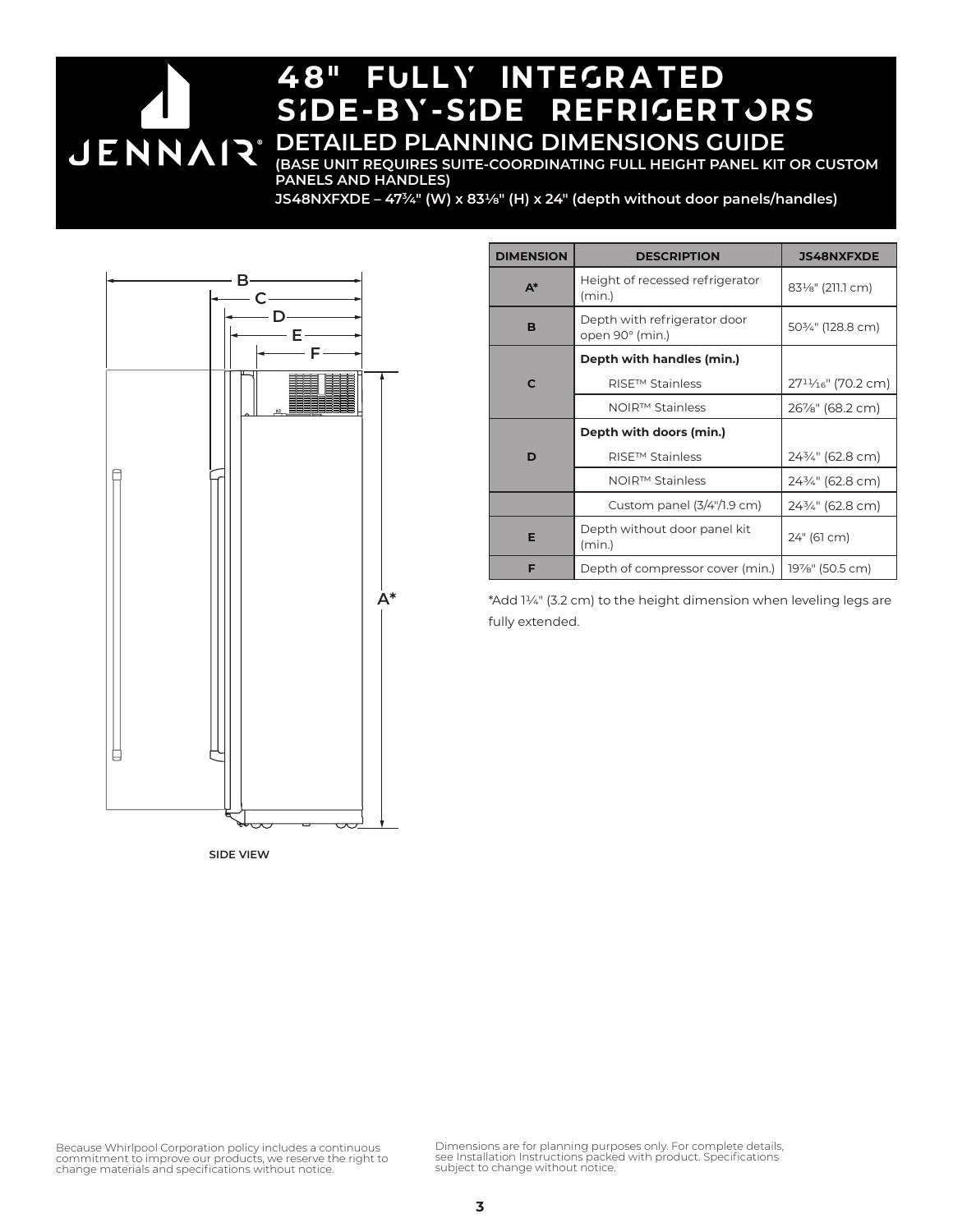#### 48" fUllY inteGrated sIde-bY-sIde refriGertOrs **DETAILED PLANNING DIMENSIONS GUIDE JENNAIR® (BASE UNIT REQUIRES SUITE-COORDINATING FULL HEIGHT PANEL KIT OR CUSTOM PANELS AND HANDLES)**

**JS48NXFXDE – 473⁄4" (W) x 831/8" (H) x 24" (depth without door panels/handles)**

#### **AIRFLOW VENTING RECOMMENDATIONS**

#### CLOSED SOFFIT CABINET

- $\overline{\phantom{a}}$ **84" (213.3 cm) 25" (max.) 48" (121.9 cm)**
- Depth of cabinet must be less than 25" (63.5 cm).
- Height of soffit must not exceed 84" (213.3 cm).
- Following illustrations explain the cabinet construction (soffit and rear wall positions) required for optimum ventilation and airflow.



■ If your opening does not meet these requirements, you will need to make modifications. **efficiency.**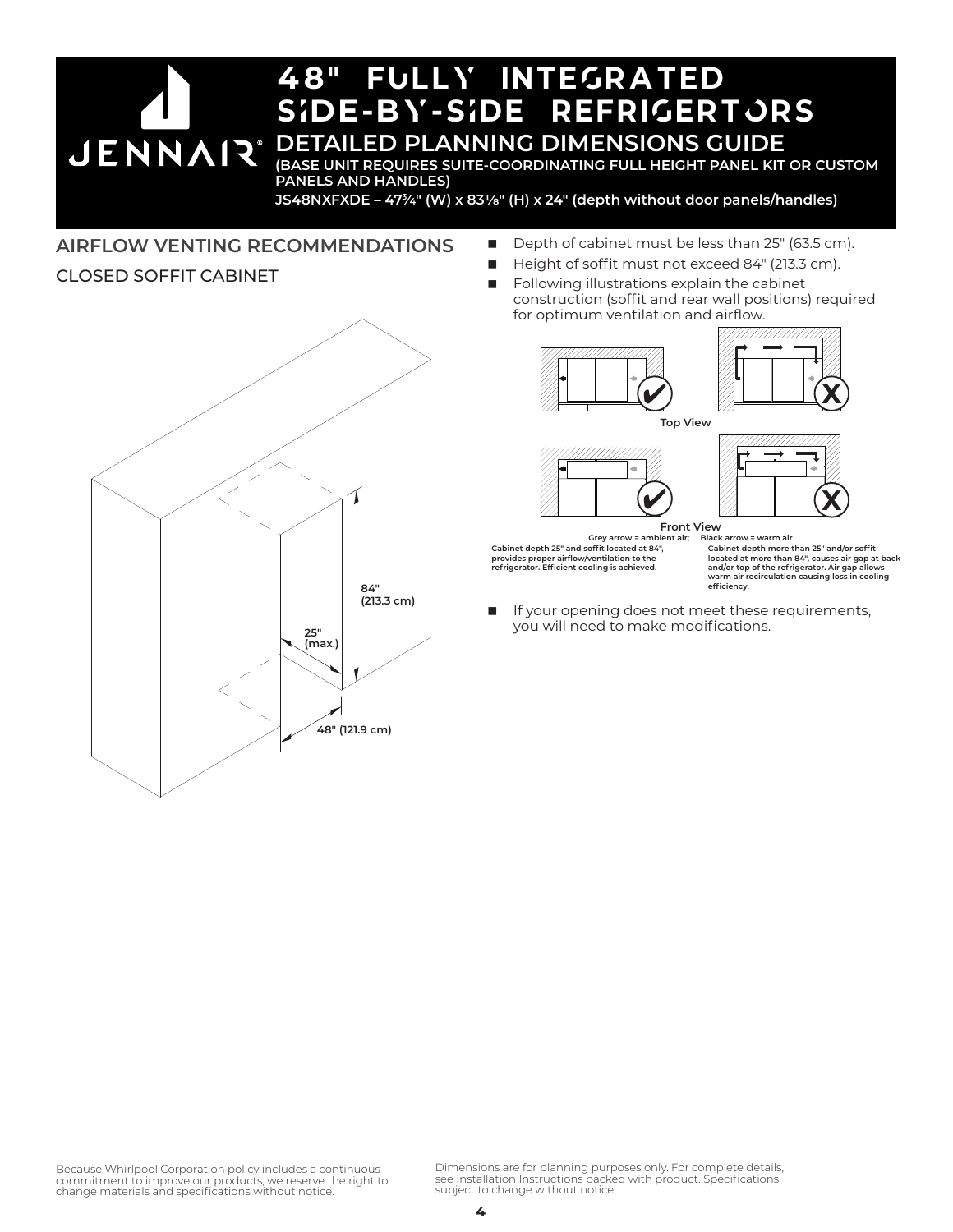# 48" fUllY inteGrated SIDE-BY-SIDE REFRIGERTORS **DETAILED PLANNING DIMENSIONS GUIDE JENNAIR®**

**(BASE UNIT REQUIRES SUITE-COORDINATING FULL HEIGHT PANEL KIT OR CUSTOM PANELS AND HANDLES)**

**JS48NXFXDE – 473⁄4" (W) x 831/8" (H) x 24" (depth without door panels/handles)**

#### **CLEARANCE DIMENSIONS**



| <b>DIMENSION</b>          | <b>DESCRIPTION</b>                                                           | <b>JF42NXFXDE</b>          |  |
|---------------------------|------------------------------------------------------------------------------|----------------------------|--|
| A                         | Width of recommended electrical<br>location                                  | 7½" (19.1 cm)              |  |
| в                         | Height to recommended<br>electrical location                                 | 77" (195.6 cm)             |  |
| C                         | Distance from side of cabinet to<br>recommended water connection<br>location | 6½" (16.5 cm)              |  |
| D                         | Width of recommended water<br>connection location                            | 1½" (3.81 cm)              |  |
| Е                         | Depth of recommended water<br>connection location (max.)                     | 2" (5 cm)                  |  |
| F                         | Height of recommended water<br>connection location (behind the<br>unit)      | $2\frac{1}{2}$ " (6.35 cm) |  |
| e                         | Recommended electrical connection location                                   |                            |  |
| $\boldsymbol{\mathsf{u}}$ | Recommended water connection location                                        |                            |  |

\*A minimum 2" (5.1 cm) furniture return must extend behind the face of the cabinet on all sides.

Because Whirlpool Corporation policy includes a continuous commitment to improve our products, we reserve the right to change materials and specifications without notice. Dimensions are for planning purposes only. For complete details, see Installation Instructions packed with product. Specifications subject to change without notice.